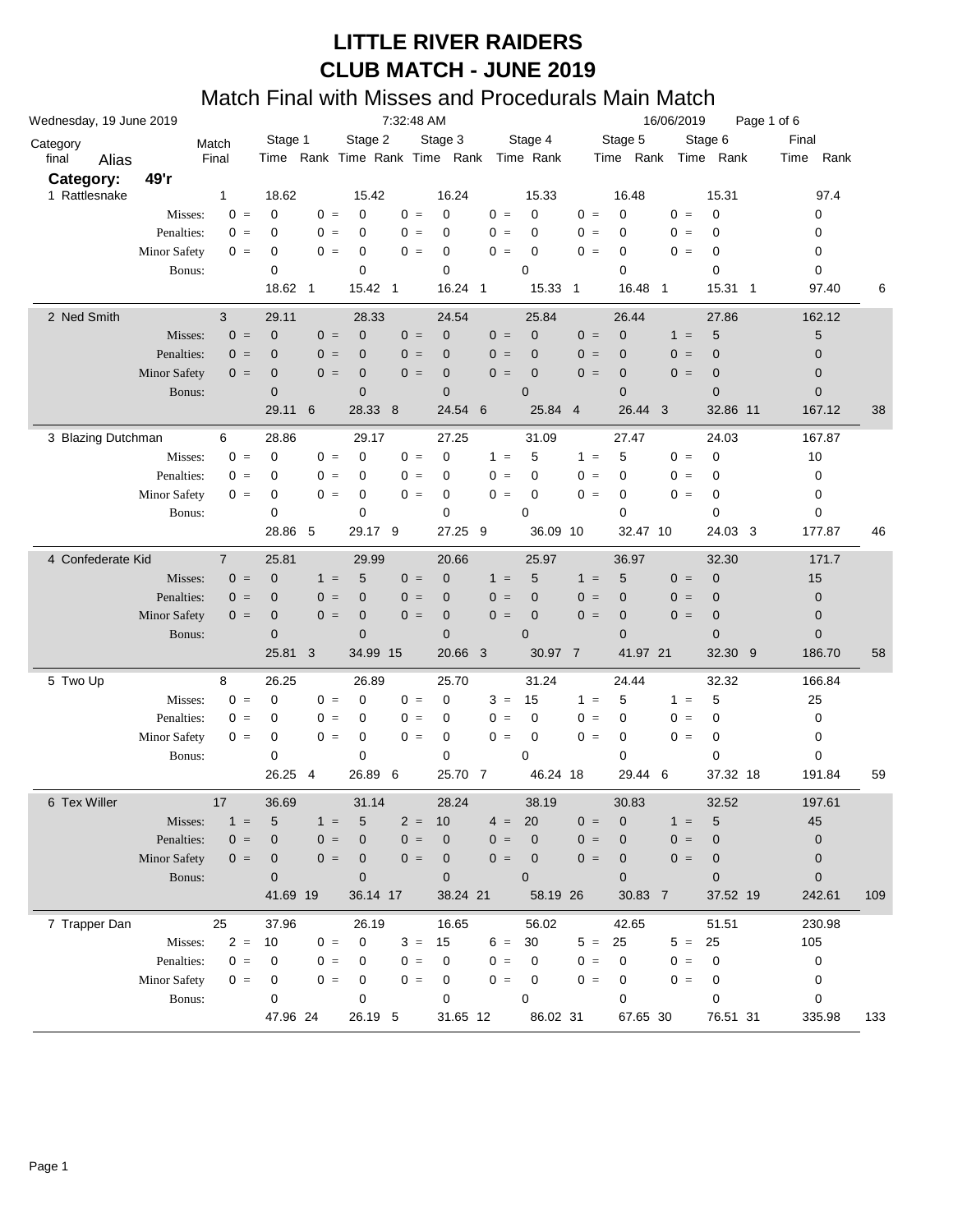| Wednesday, 19 June 2019 | 7:32:49 AM          |       |                 |       |                |              |                               |       | 16/06/2019<br>Page 2 of 6     |                 |                |       |                     |          |             |     |
|-------------------------|---------------------|-------|-----------------|-------|----------------|--------------|-------------------------------|-------|-------------------------------|-----------------|----------------|-------|---------------------|----------|-------------|-----|
| Category                |                     | Match | Stage 1         |       | Stage 2        |              | Stage 3                       |       | Stage 4                       |                 | Stage 5        |       | Stage 6             | Final    |             |     |
| final<br>Alias          |                     | Final |                 |       |                |              | Time Rank Time Rank Time Rank |       | Time Rank                     |                 |                |       | Time Rank Time Rank | Time     | Rank        |     |
| 35 Gun Dealer           |                     | 35    | 69.45           |       | 40.56          |              | 999.00                        |       | 999.00                        |                 | 40.04          |       | 54.58               | 2202.63  |             |     |
|                         | Misses:             | $1 =$ | 5               | $2 =$ | 10             | $0 =$        | $\mathbf 0$                   | $0 =$ | $\mathbf 0$                   | $1 =$           | 5              | $2 =$ | 10                  | 30       |             |     |
|                         | Penalties:          | $0 =$ | $\mathbf{0}$    | $1 =$ | 10             | $0 =$        | $\mathbf 0$                   | $0 =$ | $\mathbf 0$                   | $0 =$           | $\overline{0}$ | $0 =$ | $\mathbf 0$         | 10       |             |     |
|                         | <b>Minor Safety</b> | $0 =$ | $\mathbf 0$     | $0 =$ | $\mathbf 0$    | $0 =$        | $\pmb{0}$                     | $0 =$ | $\mathbf 0$                   | $0 =$           | $\mathbf 0$    | $0 =$ | $\mathbf 0$         |          | 0           |     |
|                         | Bonus:              |       | $\mathbf{0}$    |       | $\overline{0}$ |              | $\mathbf 0$                   |       | $\overline{0}$                |                 | $\overline{0}$ |       | $\overline{0}$      |          | $\mathbf 0$ |     |
|                         |                     |       | 74.45 35        |       | 60.56 35       |              | 999.00 35                     |       | 999.00 35                     |                 | 45.04 35       |       | 64.58 35            | 2,242.63 |             | 210 |
| Category:               | <b>B</b> Western    |       |                 |       |                |              |                               |       |                               |                 |                |       |                     |          |             |     |
| 1 Pot Shot Pete         |                     | 4     | 27.10           |       | 23.76          |              | 20.18                         |       | 33.52                         |                 | 23.95          |       | 25.56               |          | 154.07      |     |
|                         | Misses:             | $1 =$ | 5               | $0 =$ | $\mathbf 0$    | $0 =$        | 0                             | $2 =$ | 10                            | $1 =$           | 5              | $0 =$ | $\mathbf 0$         | 20       |             |     |
|                         | Penalties:          | $0 =$ | 0               | $0 =$ | 0              | $0 =$        | 0                             | $0 =$ | 0                             | $0 =$           | 0              | $0 =$ | 0                   |          | 0           |     |
|                         | <b>Minor Safety</b> | $0 =$ | 0               | $0 =$ | $\mathbf 0$    | $0 =$        | 0                             | $0 =$ | 0                             | $0 =$           | 0              | $0 =$ | 0                   |          | 0           |     |
|                         | Bonus:              |       | 0               |       | $\mathbf 0$    |              | 0                             |       | 0                             |                 | $\mathbf 0$    |       | 0                   |          | 0           |     |
|                         |                     |       | 32.10 9         |       | 23.76          | $\mathbf{3}$ | 20.18 2                       |       | 43.52 16                      |                 | 28.95          | 5     | 25.56               | 5        | 174.07      | 40  |
|                         |                     |       |                 |       |                |              |                               |       |                               |                 |                |       |                     |          |             |     |
| 2 Texas Fingers         |                     | 19    | 42.92           |       | 34.50          |              | 26.41                         |       | 25.60                         |                 | 32.79          |       | 30.52               |          | 192.74      |     |
|                         | Misses:             | $2 =$ | 10              | $7 =$ | 35             | $0 =$        | $\mathbf 0$                   | $1 =$ | 5                             | $1 =$           | 5              | $1 =$ | 5                   | 60       |             |     |
|                         | Penalties:          | $0 =$ | $\mathbf 0$     | $0 =$ | $\overline{0}$ | $0 =$        | $\mathbf 0$                   | $0 =$ | $\mathbf 0$                   | $1 =$           | 10             | $0 =$ | $\mathbf 0$         | 10       |             |     |
|                         | <b>Minor Safety</b> | $0 =$ | $\mathbf 0$     | $0 =$ | $\mathbf 0$    | $0 =$        | $\pmb{0}$                     | $0 =$ | $\mathbf 0$                   | $0 =$           | $\mathbf 0$    | $0 =$ | $\mathbf 0$         |          | 0           |     |
|                         | Bonus:              |       | $\mathbf{0}$    |       | $\overline{0}$ |              | $\mathbf 0$                   |       | $\overline{0}$                |                 | $\overline{0}$ |       | $\overline{0}$      |          | $\mathbf 0$ |     |
|                         |                     |       | 52.92 29        |       | 69.50 29       |              | 26.41                         | 8     | 30.60                         | $6\phantom{1}6$ | 47.79 25       |       | 35.52 16            |          | 262.74      | 113 |
| 3 Patrick Floyd Garrett |                     | 30    | 42.27           |       | 42.22          |              | 41.74                         |       | 46.40                         |                 | 53.86          |       | 40.67               |          | 267.16      |     |
|                         | Misses:             | $2 =$ | 10              | $3 =$ | 15             | $3 =$        | 15                            | $2 =$ | 10                            | $5 =$           | 25             | $2 =$ | 10                  | 85       |             |     |
|                         | Penalties:          | $0 =$ | 0               | $0 =$ | $\mathbf 0$    | $0 =$        | 0                             | $0 =$ | 0                             | $0 =$           | 0              | $0 =$ | 0                   |          | 0           |     |
|                         | <b>Minor Safety</b> | $0 =$ | 0               | $0 =$ | 0              | $0 =$        | $\pmb{0}$                     | $0 =$ | $\mathbf 0$                   | $0 =$           | 0              | $0 =$ | 0                   |          | 0           |     |
|                         | Bonus:              |       | 0               |       | $\mathbf 0$    |              | 0                             |       | 0                             |                 | $\mathbf 0$    |       | $\mathbf 0$         |          | 0           |     |
|                         |                     |       | 52.27 28        |       | 57.22 26       |              | 56.74 25                      |       | 56.40 25                      |                 | 78.86 31       |       | 50.67 26            |          | 352.16      | 161 |
|                         |                     |       |                 |       |                |              |                               |       |                               |                 |                |       |                     |          |             |     |
| Category:               | Cowboy              |       |                 |       |                |              |                               |       |                               |                 |                |       |                     |          |             |     |
| 1 Bullseye              |                     | 5     | 33.09           |       | 27.00          |              | 16.98                         |       | 19.58                         |                 | 18.94          |       | 19.58               |          | 135.17      |     |
|                         | Misses:             | $0 =$ | 0               | $1 =$ | 5              | $3 =$        | 15                            | $0 =$ | 0                             | $0 =$           | $\mathbf 0$    | $0 =$ | $\mathbf 0$         | 20       |             |     |
|                         | Penalties:          | $0 =$ | 0               | $0 =$ | 0              | $0 =$        | 0                             | $0 =$ | 0                             | $0 =$           | 0              | $0 =$ | 0                   |          | 0           |     |
|                         | <b>Minor Safety</b> | $0 =$ | 0               | $0 =$ | 0              | $0 =$        | $\pmb{0}$                     | $0 =$ | 0                             | $0 =$           | 0              | $0 =$ | 0                   |          | 0           |     |
|                         | Bonus:              |       | 0               |       | 0              |              | $\mathbf 0$                   |       | 0                             |                 | $\mathbf 0$    |       | $\mathbf 0$         |          | 0           |     |
|                         |                     |       | 33.09 11        |       | 32.00 11       |              | 31.98 13                      |       | 19.58 2                       |                 | 18.94 2        |       | 19.58 2             |          | 155.17      | 41  |
| 2 Deadman Hand          |                     | 29    | 36.41           |       | 57.18          |              | 34.35                         |       | 39.60                         |                 | 44.57          |       | 34.53               |          | 246.64      |     |
|                         | Misses:             | $1 =$ | $5\phantom{.0}$ | $4 =$ | 20             | $5 =$        | 25                            | $3 =$ | 15                            | $1 =$           | 5              | $4 =$ | 20                  | 90       |             |     |
|                         |                     | $0 =$ | $\mathbf{0}$    | $0 =$ | $\overline{0}$ | $0 =$        |                               | $0 =$ | $\mathbf 0$                   | $0 =$           | $\overline{0}$ | $0 =$ | $\mathbf 0$         |          |             |     |
|                         | Penalties:          |       |                 | $0 =$ |                | $0 =$        | $\mathbf 0$                   |       |                               | $0 =$           |                | $0 =$ |                     |          | $\pmb{0}$   |     |
|                         | <b>Minor Safety</b> | $0 =$ | $\mathbf 0$     |       | 0              |              | $\mathbf 0$                   | $0 =$ | $\mathbf 0$<br>$\overline{0}$ |                 | $\mathbf 0$    |       | $\mathbf 0$         |          | 0           |     |
|                         | Bonus:              |       | $\mathbf{0}$    |       | $\overline{0}$ |              | $\mathbf 0$                   |       |                               |                 | $\overline{0}$ |       | $\overline{0}$      |          | $\mathbf 0$ |     |
|                         |                     |       | 41.41 17        |       | 77.18 30       |              | 59.35 26                      |       | 54.60 23                      |                 | 49.57 26       |       | 54.53 27            |          | 336.64      | 149 |
| Category:               | Cowgirl             |       |                 |       |                |              |                               |       |                               |                 |                |       |                     |          |             |     |
| 1 Remington Rose        |                     | 24    | 40.52           |       | 40.88          |              | 49.66                         |       | 41.42                         |                 | 34.58          |       | 35.51               |          | 242.57      |     |
|                         | Misses:             | $1 =$ | 5               | $1 =$ | 5              | $4 =$        | 20                            | $1 =$ | 5                             | $1 =$           | 5              | $1 =$ | 5                   | 45       |             |     |
|                         | Penalties:          | $0 =$ | 0               | $0 =$ | $\Omega$       | $0 =$        | 0                             | $0 =$ | 0                             | $0 =$           | 0              | $0 =$ | 0                   |          | 0           |     |
|                         | Minor Safety        | $0 =$ | 0               | $0 =$ | $\mathbf 0$    | $0 =$        | 0                             | $0 =$ | 0                             | $0 =$           | $\mathbf 0$    | $0 =$ | 0                   |          | 0           |     |
|                         | Bonus:              |       | 0               |       | 0              |              | $\mathbf 0$                   |       | 0                             |                 | $\mathbf 0$    |       | $\mathbf 0$         |          | 0           |     |
|                         |                     |       | 45.52 21        |       | 45.88 23       |              | 69.66 29                      |       | 46.42 19                      |                 | 39.58 18       |       | 40.51 20            |          | 287.57      | 130 |
|                         |                     |       |                 |       |                |              |                               |       |                               |                 |                |       |                     |          |             |     |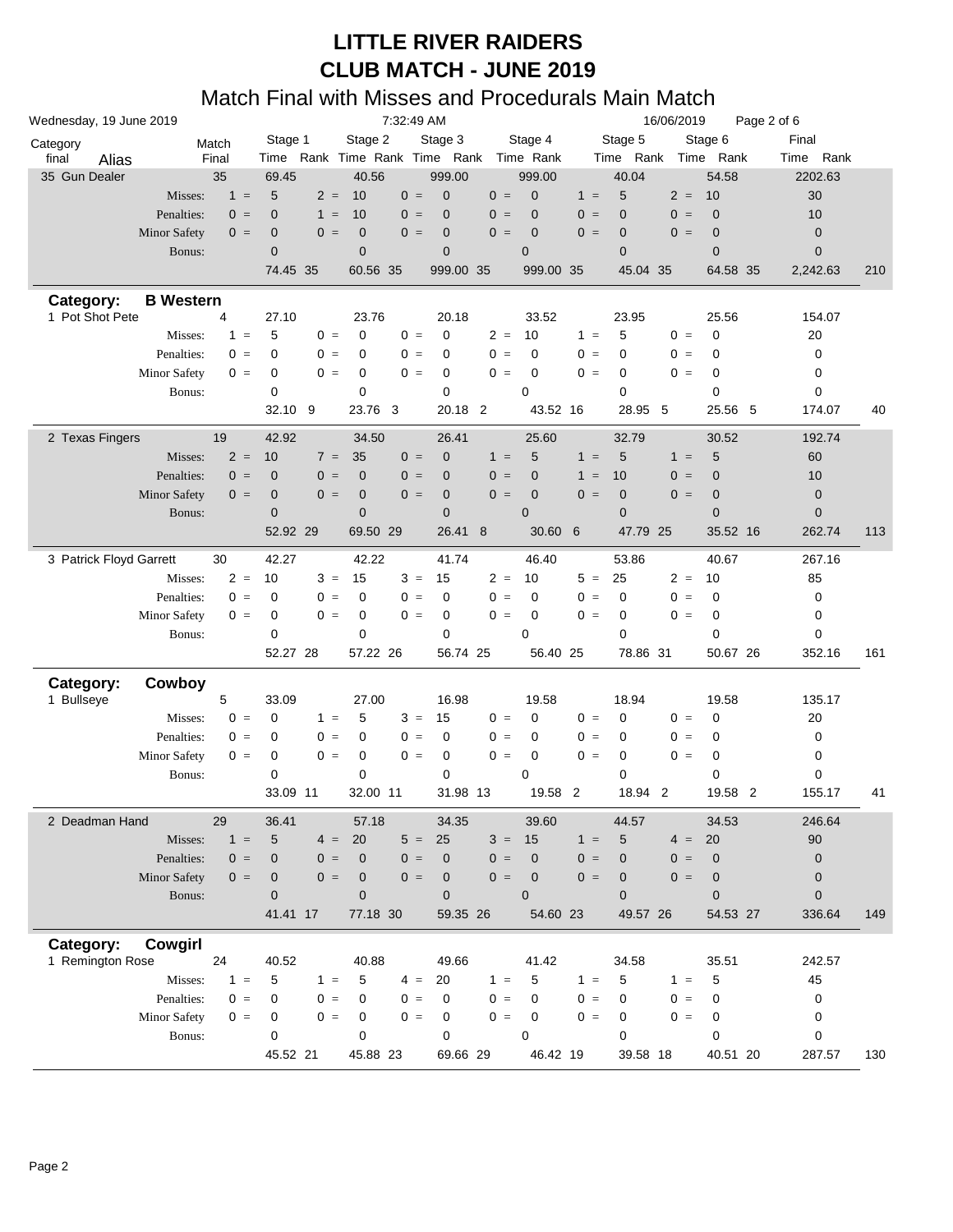| Wednesday, 19 June 2019     |                       | 7:32:49 AM |              |        |                |       |             |       | 16/06/2019<br>Page 3 of 6               |       |              |       |                     |             |     |
|-----------------------------|-----------------------|------------|--------------|--------|----------------|-------|-------------|-------|-----------------------------------------|-------|--------------|-------|---------------------|-------------|-----|
| Category                    |                       | Match      | Stage 1      |        | Stage 2        |       | Stage 3     |       | Stage 4                                 |       | Stage 5      |       | Stage 6             | Final       |     |
| final<br>Alias              |                       | Final      |              |        |                |       |             |       | Time Rank Time Rank Time Rank Time Rank |       |              |       | Time Rank Time Rank | Time Rank   |     |
| 2 Shaft Shot Squaw          |                       | 31         | 69.60        |        | 58.84          |       | 57.81       |       | 69.49                                   |       | 41.36        |       | 45.54               | 342.64      |     |
|                             | Misses:               | $0 =$      | $\mathbf 0$  | $0 =$  | $\overline{0}$ | $1 =$ | 5           | $1 =$ | 5                                       | $0 =$ | $\mathbf 0$  | $0 =$ | $\mathbf 0$         | 10          |     |
|                             | Penalties:            | $0 =$      | $\mathbf{0}$ | $0 =$  | $\overline{0}$ | $0 =$ | $\mathbf 0$ | $0 =$ | $\mathbf 0$                             | $0 =$ | $\mathbf{0}$ | $0 =$ | $\mathbf 0$         | $\mathbf 0$ |     |
|                             | <b>Minor Safety</b>   | $0 =$      | $\mathbf 0$  | $0 =$  | $\overline{0}$ | $0 =$ | $\pmb{0}$   | $0 =$ | $\mathbf 0$                             | $0 =$ | $\mathbf 0$  | $0 =$ | $\mathbf 0$         | $\mathbf 0$ |     |
|                             | Bonus:                |            | $\mathbf{0}$ |        | $\overline{0}$ |       | $\mathbf 0$ |       | $\overline{0}$                          |       | $\mathbf{0}$ |       | $\overline{0}$      | $\mathbf 0$ |     |
|                             |                       |            | 69.60 31     |        | 58.84 27       |       | 62.81 28    |       | 74.49 30                                |       | 41.36 20     |       | 45.54 25            | 352.64      | 161 |
| Category:                   | <b>Duelist</b>        |            |              |        |                |       |             |       |                                         |       |              |       |                     |             |     |
| 1 Darky                     |                       | 18         | 30.20        |        | 32.08          |       | 41.81       |       | 40.04                                   |       | 36.15        |       | 30.39               | 210.67      |     |
|                             | Misses:               | $0 =$      | $\mathbf 0$  | $1 =$  | 5              | $4 =$ | 20          | $3 =$ | 15                                      | $1 =$ | 5            | $1 =$ | 5                   | 50          |     |
|                             | Penalties:            | $0 =$      | $\mathbf 0$  | $0 =$  | 0              | $0 =$ | 0           | $0 =$ | 0                                       | $0 =$ | 0            | $0 =$ | 0                   | 0           |     |
|                             | <b>Minor Safety</b>   | $0 =$      | 0            | $0 =$  | 0              | $0 =$ | 0           | $0 =$ | 0                                       | $0 =$ | 0            | $0 =$ | 0                   | 0           |     |
|                             | Bonus:                |            | 0            |        | $\mathbf 0$    |       | 0           |       | 0                                       |       | $\mathbf 0$  |       | $\mathbf 0$         | 0           |     |
|                             |                       |            | 30.20 7      |        | 37.08 18       |       | 61.81 27    |       | 55.04 24                                |       | 41.15 19     |       | 35.39 15            | 260.67      | 110 |
| 2 Tony Diablo               |                       | 32         | 53.86        |        | 42.21          |       | 35.77       |       | 38.33                                   |       | 44.21        |       | 37.50               | 251.88      |     |
|                             | Misses:               | $1 =$      | 5            | $1 =$  | 5              | $7 =$ | 35          | $5 =$ | 25                                      | $2 =$ | 10           | $8 =$ | 40                  | 120         |     |
|                             | Penalties:            | $0 =$      | $\mathbf{0}$ | $0 =$  | $\overline{0}$ | $0 =$ | $\mathbf 0$ | $0 =$ | $\mathbf 0$                             | $0 =$ | $\mathbf{0}$ | $0 =$ | $\mathbf 0$         | $\mathbf 0$ |     |
|                             | <b>Minor Safety</b>   | $0 =$      | $\mathbf 0$  | $0 =$  | $\mathbf 0$    | $0 =$ | $\pmb{0}$   | $0 =$ | $\mathbf 0$                             | $0 =$ | $\mathbf 0$  | $0 =$ | $\mathbf 0$         | $\mathbf 0$ |     |
|                             | Bonus:                |            | $\mathbf{0}$ |        | $\overline{0}$ |       | $\mathbf 0$ |       | $\overline{0}$                          |       | $\mathbf{0}$ |       | 0                   | 0           |     |
|                             |                       |            | 58.86 30     |        | 47.21 25       |       | 70.77 31    |       | 63.33 28                                |       | 54.21 27     |       | 77.50 32            | 371.88      | 173 |
|                             |                       |            |              |        |                |       |             |       |                                         |       |              |       |                     |             |     |
| Category:<br>35 Doc Painter | <b>Double Duelist</b> | 35         | 999.00       |        | 999.00         |       | 999.00      |       | 999.00                                  |       | 41.28        |       | 115.68              | 4152.96     |     |
|                             | Misses:               | $0 =$      | 0            | $0 =$  | 0              | $0 =$ | 0           | $0 =$ | $\mathbf 0$                             | $2 =$ | 10           | $3 =$ | 15                  | 25          |     |
|                             | Penalties:            | $0 =$      | 0            | $0 =$  | 0              | $0 =$ | 0           | $0 =$ | 0                                       | $0 =$ | 0            | $0 =$ | 0                   | 0           |     |
|                             | Minor Safety          | $0 =$      | 0            | $0 =$  | 0              | $0 =$ | 0           | $0 =$ | 0                                       | $0 =$ | 0            | $0 =$ | 0                   | 0           |     |
|                             | Bonus:                |            | 0            |        | $\mathbf 0$    |       | 0           |       | 0                                       |       | $\mathbf 0$  |       | 0                   | 0           |     |
|                             |                       |            | 999.00 35    |        | 999.00 35      |       | 999.00 35   |       | 999.00 35                               |       | 51.28 35     |       | 130.68 35           | 4,177.96    | 210 |
|                             |                       |            |              |        |                |       |             |       |                                         |       |              |       |                     |             |     |
| Category:                   | <b>Gun Fighter</b>    |            |              |        |                |       |             |       |                                         |       |              |       |                     |             |     |
| 1 Stony                     |                       | 16         | 26.26        |        | 23.56          |       | 17.90       |       | 21.84                                   |       | 23.14        |       | 34.77               | 147.47      |     |
|                             | Misses:               | $1 =$      | 5            | $12 =$ | 60             | $3 =$ | 15          | $3 =$ | 15                                      | $2 =$ | 10           | $5 =$ | 25                  | 130         |     |
|                             | Penalties:            | $0 =$      | 0            | $0 =$  | 0              | $0 =$ | 0           | $0 =$ | 0                                       | $0 =$ | 0            | $0 =$ | 0                   | 0           |     |
|                             | <b>Minor Safety</b>   | $0 =$      | 0            | $0 =$  | $\mathbf 0$    | $0 =$ | 0           | $0 =$ | $\mathbf 0$                             | $0 =$ | 0            | $0 =$ | 0                   | 0           |     |
|                             | Bonus:                |            | 0            |        | $\mathbf 0$    |       | 0           |       | 0                                       |       | 0            |       | 0                   | 0           |     |
|                             |                       |            | 31.26 8      |        | 83.56 32       |       | 32.90 14    |       | 36.84 11                                |       | 33.14 13     |       | 59.77 30            | 277.47      | 108 |
| 2 Sambucca Kid              |                       | 20         | 37.03        |        | 33.91          |       | 37.90       |       | 49.36                                   |       | 39.32        |       | 37.16               | 234.68      |     |
|                             | Misses:               | $1 =$      | 5            | $0 =$  | $\mathbf 0$    | $0 =$ | $\pmb{0}$   | $2 =$ | 10                                      | $0 =$ | $\mathbf 0$  | $0 =$ | $\mathbf 0$         | 15          |     |
|                             | Penalties:            | $0 =$      | 0            | $0 =$  | $\overline{0}$ | $0 =$ | $\mathbf 0$ | $0 =$ | $\mathbf 0$                             | $0 =$ | $\mathbf{0}$ | $0 =$ | $\mathbf 0$         | $\pmb{0}$   |     |
|                             | Minor Safety          | $0 =$      | $\mathbf 0$  | $0 =$  | $\mathbf 0$    | $0 =$ | $\pmb{0}$   | $0 =$ | $\mathbf 0$                             | $0 =$ | $\mathbf 0$  | $0 =$ | $\mathbf 0$         | 0           |     |
|                             | Bonus:                |            | $\mathbf{0}$ |        | $\overline{0}$ |       | $\mathbf 0$ |       | $\overline{0}$                          |       | $\mathbf{0}$ |       | $\overline{0}$      | $\mathbf 0$ |     |
|                             |                       |            | 42.03 20     |        | 33.91 14       |       | 37.90 19    |       | 59.36 27                                |       | 39.32 17     |       | 37.16 17            | 249.68      | 114 |
| 3 Judge Bean                |                       | 27         | 39.19        |        | 46.94          |       | 55.71       |       | 31.49                                   |       | 41.70        |       | 30.00               | 245.03      |     |
|                             | Misses:               | $2 =$      | 10           | $3 =$  | 15             | $5 =$ | 25          | $4 =$ | 20                                      | $4 =$ | 20           | $1 =$ | 5                   | 95          |     |
|                             | Penalties:            | $0 =$      | 0            | $0 =$  | 0              | $0 =$ | 0           | $0 =$ | 0                                       | $0 =$ | 0            | $0 =$ | 0                   | 0           |     |
|                             | Minor Safety          | $0 =$      | 0            | $0 =$  | 0              | $0 =$ | 0           | $0 =$ | 0                                       | $0 =$ | 0            | $0 =$ | 0                   | 0           |     |
|                             | Bonus:                |            | 0            |        | 0              |       | 0           |       | 0                                       |       | $\mathbf 0$  |       | 0                   | 0           |     |
|                             |                       |            | 49.19 25     |        | 61.94 28       |       | 80.71 32    |       | 51.49 22                                |       | 61.70 28     |       | 35.00 13            | 340.03      | 148 |
|                             |                       |            |              |        |                |       |             |       |                                         |       |              |       |                     |             |     |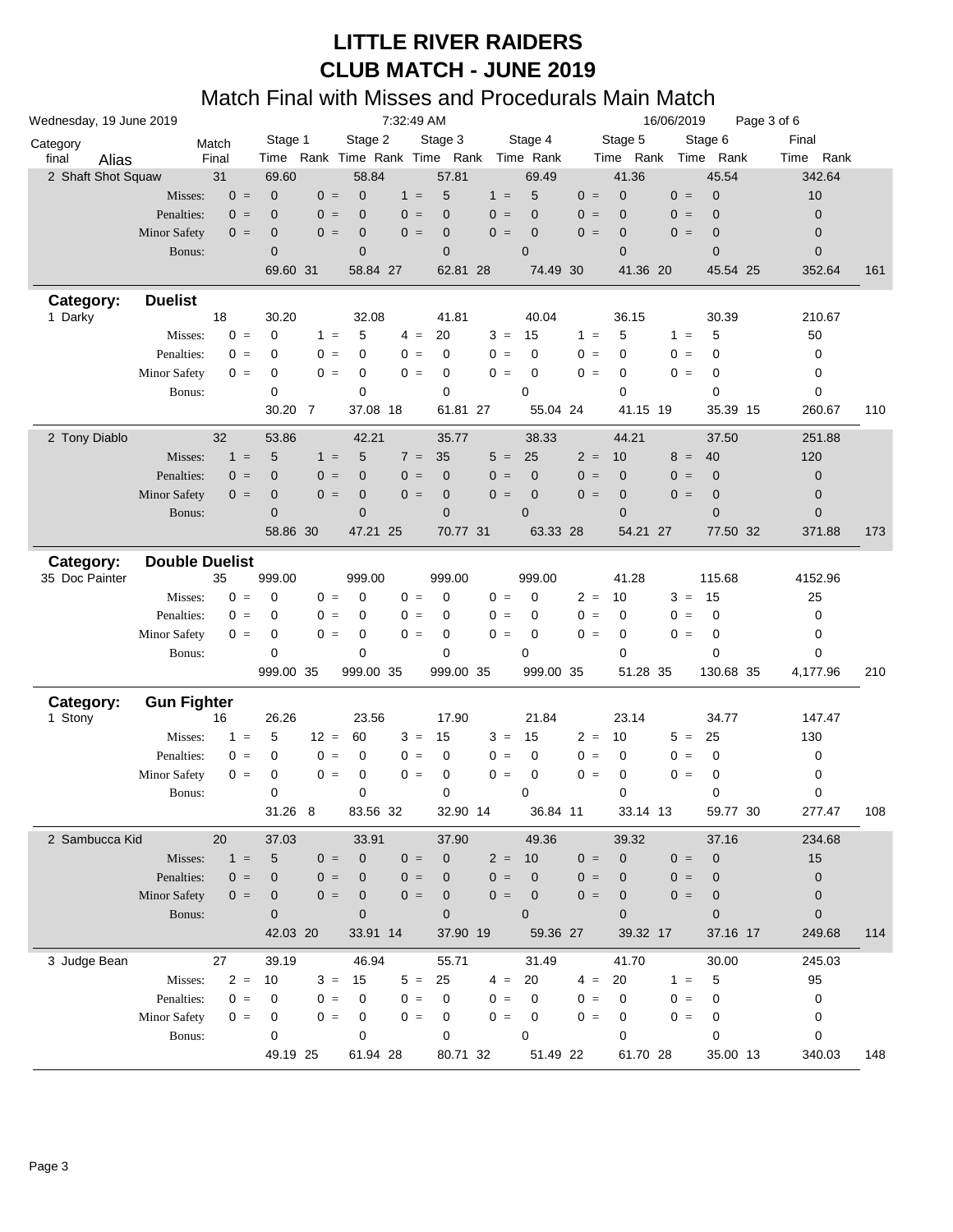| Wednesday, 19 June 2019 |                     |                   |                |       |                | 7:32:49 AM |             |       |                                         |       |                | 16/06/2019 |                | Page 4 of 6    |             |     |
|-------------------------|---------------------|-------------------|----------------|-------|----------------|------------|-------------|-------|-----------------------------------------|-------|----------------|------------|----------------|----------------|-------------|-----|
| Category                |                     | Match             | Stage 1        |       | Stage 2        |            | Stage 3     |       | Stage 4                                 |       | Stage 5        |            | Stage 6        |                | Final       |     |
| final<br>Alias          |                     | Final             |                |       |                |            |             |       | Time Rank Time Rank Time Rank Time Rank |       | Time Rank      |            | Time Rank      |                | Time Rank   |     |
| Category:               | <b>Junior Boys</b>  |                   |                |       |                |            |             |       |                                         |       |                |            |                |                |             |     |
| 1 Arizona Blue          |                     | $12 \overline{ }$ | 40.25          |       | 37.11          |            | 35.58       |       | 35.05                                   |       | 33.99          |            | 32.70          |                | 214.68      |     |
|                         | Misses:             | $0 =$             | $\mathbf 0$    | $0 =$ | 0              | $0 =$      | $\mathbf 0$ | $0 =$ | $\mathbf 0$                             | $0 =$ | $\mathbf 0$    | $0 =$      | 0              |                | 0           |     |
|                         | Penalties:          | $0 =$             | $\mathbf 0$    | $0 =$ | 0              | $0 =$      | 0           | $0 =$ | 0                                       | $0 =$ | 0              | $0 =$      | 0              |                | 0           |     |
|                         | <b>Minor Safety</b> | $0 =$             | $\mathbf 0$    | $0 =$ | 0              | $0 =$      | 0           | $0 =$ | $\mathbf 0$                             | $0 =$ | 0              | $0 =$      | 0              |                | 0           |     |
|                         | Bonus:              |                   | $\Omega$       |       | 0              |            | 0           |       | 0                                       |       | $\mathbf 0$    |            | $\mathbf 0$    |                | 0           |     |
|                         |                     |                   | 40.25 16       |       | 37.11 19       |            | 35.58 17    |       | 35.05 9                                 |       | 33.99 14       |            | 32.70 10       |                | 214.68      | 85  |
| 2 Kid Kody              |                     | 13                | 42.08          |       | 33.02          |            | 27.75       |       | 33.08                                   |       | 37.60          |            | 25.21          |                | 198.74      |     |
|                         | Misses:             | $0 =$             | $\mathbf 0$    | $0 =$ | $\mathbf 0$    | $0 =$      | $\mathbf 0$ | $1 =$ | 5                                       | $1 =$ | 5              | $0 =$      | $\mathbf 0$    |                | 10          |     |
|                         | Penalties:          | $1 =$             | 10             | $0 =$ | $\mathbf 0$    | $0 =$      | $\mathbf 0$ | $0 =$ | $\overline{0}$                          | $0 =$ | $\mathbf 0$    | $0 =$      | $\mathbf 0$    |                | 10          |     |
|                         | <b>Minor Safety</b> | $0 =$             | $\mathbf 0$    | $0 =$ | $\mathbf 0$    | $0 =$      | $\mathbf 0$ | $0 =$ | $\mathbf 0$                             | $0 =$ | $\mathbf 0$    | $0 =$      | $\mathbf 0$    |                | $\mathbf 0$ |     |
|                         | Bonus:              |                   | $\mathbf{0}$   |       | $\mathbf 0$    |            | 0           |       | $\mathbf 0$                             |       | $\mathbf 0$    |            | $\mathbf 0$    |                | $\mathbf 0$ |     |
|                         |                     |                   | 52.08 27       |       | 33.02 13       |            | 27.75 10    |       | 38.08 12                                |       | 42.60 22       |            | 25.21          | $\overline{4}$ | 218.74      | 88  |
| Category:               | Ladies 49'r         |                   |                |       |                |            |             |       |                                         |       |                |            |                |                |             |     |
| 35 Cheyenne Jack        |                     | 35                | 999.00         |       | 999.00         |            | 42.00       |       | 32.10                                   |       | 40.04          |            | 36.44          |                | 2148.58     |     |
|                         | Misses:             | $0 =$             | $\mathbf 0$    | $0 =$ | 0              | $1 =$      | 5           | $4 =$ | 20                                      | $3 =$ | 15             | $4 =$      | 20             |                | 60          |     |
|                         | Penalties:          | $0 =$             | 0              | $0 =$ | 0              | $0 =$      | 0           | $0 =$ | $\mathbf 0$                             | $0 =$ | $\mathbf 0$    | $0 =$      | 0              |                | 0           |     |
|                         | Minor Safety        | $0 =$             | 0              | $0 =$ | 0              | $0 =$      | 0           | $0 =$ | 0                                       | $0 =$ | 0              | $0 =$      | 0              |                | 0           |     |
|                         | Bonus:              |                   | $\mathbf 0$    |       | 0              |            | 0           |       | $\mathbf 0$                             |       | $\mathbf 0$    |            | 0              |                | 0           |     |
|                         |                     |                   | 999.00 35      |       | 999.00 35      |            | 47.00 35    |       | 52.10 35                                |       | 55.04 35       |            | 56.44 35       |                | 2,208.58    | 210 |
|                         |                     |                   |                |       |                |            |             |       |                                         |       |                |            |                |                |             |     |
| Category:               | <b>Junior Girls</b> |                   |                |       |                |            |             |       |                                         |       |                |            |                |                |             |     |
| 1 Maddie Ross           |                     | 22                | 46.06          |       | 38.99          |            | 34.93       |       | 39.49                                   |       | 39.70          |            | 36.08          |                | 235.25      |     |
|                         | Misses:             | $0 =$             | $\mathbf 0$    | $0 =$ | 0              | $0 =$      | 0           | $2 =$ | 10                                      | $1 =$ | 5              | $1 =$      | 5              |                | 20          |     |
|                         | Penalties:          | $0 =$             | 0              | $0 =$ | 0              | $0 =$      | $\mathbf 0$ | $0 =$ | $\mathbf 0$                             | $0 =$ | 0              | $0 =$      | 0              |                | 0           |     |
|                         | Minor Safety        | $0 =$             | 0              | $0 =$ | 0              | $0 =$      | 0           | $0 =$ | $\mathbf 0$                             | $0 =$ | 0              | $0 =$      | 0              |                | 0           |     |
|                         | Bonus:              |                   | $\mathbf 0$    |       | 0              |            | 0           |       | 0                                       |       | $\mathbf 0$    |            | $\mathbf 0$    |                | 0           |     |
|                         |                     |                   | 46.06 22       |       | 38.99 20       |            | 34.93 16    |       | 49.49 21                                |       | 44.70 24       |            | 41.08 22       |                | 255.25      | 125 |
| Category:               | <b>Senior</b>       |                   |                |       |                |            |             |       |                                         |       |                |            |                |                |             |     |
| 1 Shaft Shot            |                     | $\overline{2}$    | 20.68          |       | 18.95          |            | 22.24       |       | 18.15                                   |       | 18.37          |            | 22.37          |                | 120.76      |     |
|                         | Misses:             | $0 =$             | $\mathbf 0$    | $0 =$ | 0              | $0 =$      | $\mathbf 0$ | $1 =$ | 5                                       | $2 =$ | 10             | $1 =$      | 5              |                | 20          |     |
|                         | Penalties:          | $0 =$             | 0              | $0 =$ | 0              | $0 =$      | 0           | $0 =$ | $\mathbf 0$                             | $0 =$ | 0              | $0 =$      | 0              |                | 0           |     |
|                         | <b>Minor Safety</b> | $0 =$             | 0              | $0 =$ | 0              | $0 =$      | 0           | $0 =$ | $\mathbf 0$                             | $0 =$ | $\mathbf 0$    | $0 =$      | 0              |                | 0           |     |
|                         | Bonus:              |                   | $\mathbf 0$    |       | 0              |            | 0           |       | 0                                       |       | 0              |            | 0              |                | 0           |     |
|                         |                     |                   | 20.68 2        |       | 18.95 2        |            | 22.24 4     |       | 23.15 3                                 |       | 28.37 4        |            | 27.37 7        |                | 140.76      | 22  |
| 2 Card Sharp            |                     | 9                 | 27.64          |       | 30.48          |            | 31.60       |       | 29.04                                   |       | 35.41          |            | 34.60          |                | 188.77      |     |
|                         | Misses:             | $1 =$             | 5              | $0 =$ | $\mathbf 0$    | $1 =$      | 5           | $0 =$ | $\mathbf 0$                             | $0 =$ | $\mathbf 0$    | $0 =$      | $\mathbf 0$    |                | 10          |     |
|                         | Penalties:          | $0 =$             | 0              | $0 =$ | $\overline{0}$ | $0 =$      | 0           | $0 =$ | 0                                       | $0 =$ | $\mathbf 0$    | $0 =$      | $\mathbf 0$    |                | $\pmb{0}$   |     |
|                         | <b>Minor Safety</b> | $0 =$             | 0              | $0 =$ | $\mathbf 0$    | $0 =$      | 0           | $0 =$ | $\mathbf 0$                             | $0 =$ | $\mathbf 0$    | $0 =$      | $\mathbf 0$    |                | $\mathbf 0$ |     |
|                         | Bonus:              |                   | $\overline{0}$ |       | $\overline{0}$ |            | $\mathbf 0$ |       | $\mathbf 0$                             |       | $\overline{0}$ |            | $\overline{0}$ |                | $\mathbf 0$ |     |
|                         |                     |                   | 32.64 10       |       | 30.48 10       |            | 36.60 18    |       | 29.04 5                                 |       | 35.41 15       |            | 34.60 12       |                | 198.77      | 70  |
|                         |                     |                   |                |       |                |            |             |       |                                         |       |                |            |                |                |             |     |
| 3 OO Buck               |                     | 15                | 36.12          |       | 35.52          |            | 29.45       |       | 34.90                                   |       | 33.09          |            | 53.80          |                | 222.88      |     |
|                         | Misses:             | $0 =$             | $\mathbf 0$    | $0 =$ | 0              | $1 =$      | 5           | $1 =$ | 5                                       | $0 =$ | $\pmb{0}$      | $1 =$      | 5              |                | 15          |     |
|                         | Penalties:          | $0 =$             | 0              | $0 =$ | 0              | $0 =$      | 0           | $0 =$ | 0                                       | $0 =$ | 0              | $0 =$      | 0              |                | $\pmb{0}$   |     |
|                         | Minor Safety        | $0 =$             | $\mathbf 0$    | $0 =$ | 0              | $0 =$      | 0           | $0 =$ | $\mathbf 0$                             | $0 =$ | 0              | $0 =$      | 0              |                | 0           |     |
|                         | Bonus:              |                   | $\mathbf 0$    |       | 0              |            | 0           |       | $\mathbf 0$                             |       | $\mathbf 0$    |            | $\mathbf 0$    |                | 0           |     |
|                         |                     |                   | 36.12 12       |       | 35.52 16       |            | 34.45 15    |       | 39.90 14                                |       | 33.09 11       |            | 58.80 29       |                | 237.88      | 97  |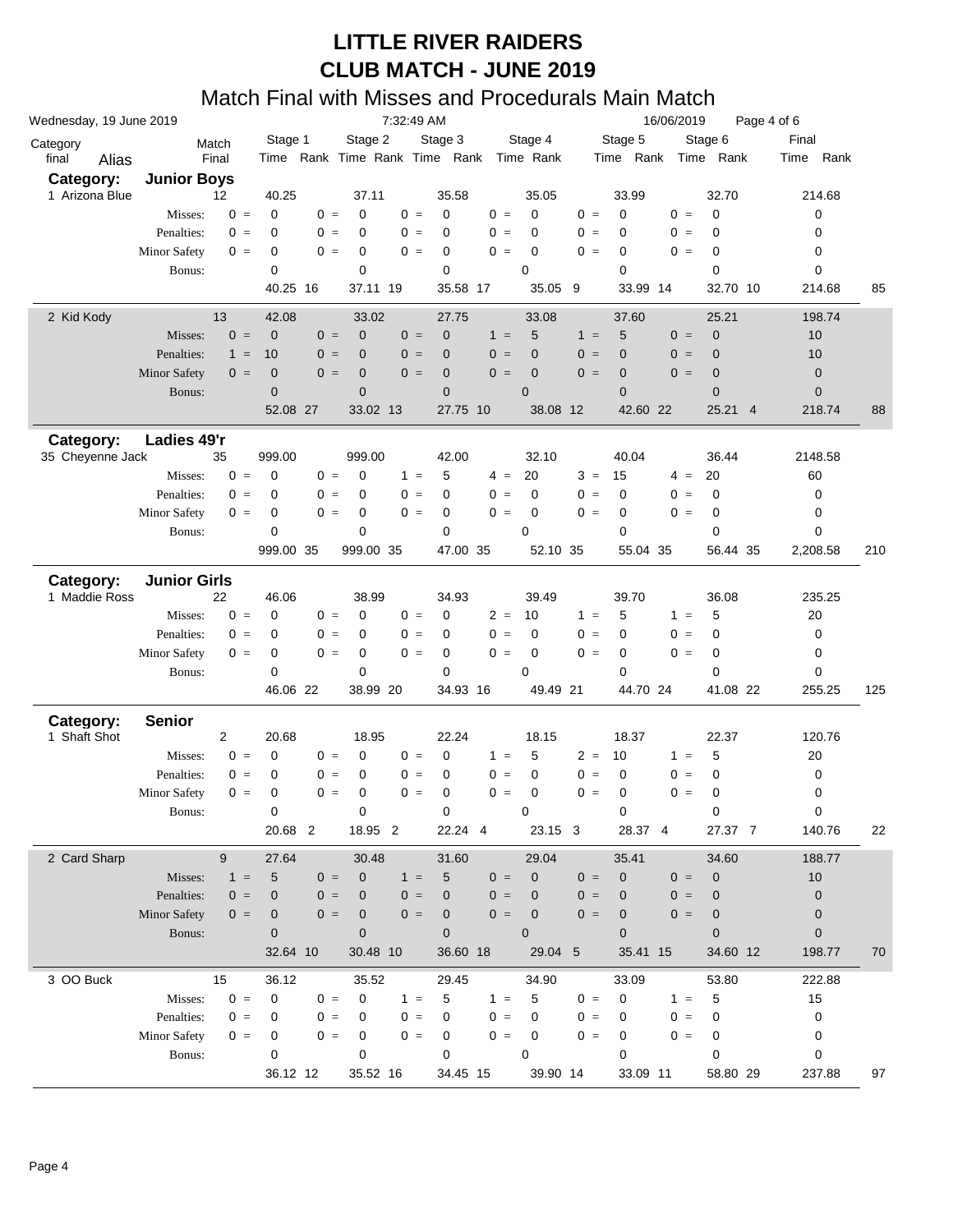| Wednesday, 19 June 2019 |                       |       |                  |       |                | 7:32:50 AM |                  |        |                                         |        |                                | 16/06/2019 |                | Page 5 of 6 |     |
|-------------------------|-----------------------|-------|------------------|-------|----------------|------------|------------------|--------|-----------------------------------------|--------|--------------------------------|------------|----------------|-------------|-----|
| Category                |                       | Match | Stage 1          |       | Stage 2        |            | Stage 3          |        | Stage 4                                 |        | Stage 5<br>Time Rank Time Rank |            | Stage 6        | Final       |     |
| final<br>Alias          |                       | Final |                  |       |                |            |                  |        | Time Rank Time Rank Time Rank Time Rank |        |                                |            |                | Time Rank   |     |
| 4 Bar Tender            |                       | 21    | 44.66            |       | 35.67          |            | 32.90            |        | 42.36                                   |        | 33.23                          |            | 29.28          | 218.1       |     |
|                         | Misses:               | $1 =$ | 5                | $1 =$ | 5              | $2 =$      | 10               | $3 =$  | 15                                      | $1 =$  | 5                              | $0 =$      | $\mathbf 0$    | 40          |     |
|                         | Penalties:            | $0 =$ | $\mathbf 0$      | $0 =$ | $\overline{0}$ | $0 =$      | $\mathbf 0$      | $1 =$  | 10                                      | $0 =$  | $\overline{0}$                 | $0 =$      | $\overline{0}$ | 10          |     |
|                         | <b>Minor Safety</b>   | $0 =$ | $\mathbf 0$      | $0 =$ | $\overline{0}$ | $0 =$      | $\mathbf 0$      | $0 =$  | $\mathbf 0$                             | $0 =$  | $\mathbf 0$                    | $0 =$      | $\overline{0}$ | $\pmb{0}$   |     |
|                         | Bonus:                |       | $\mathbf{0}$     |       | $\overline{0}$ |            | $\mathbf 0$      |        | $\overline{0}$                          |        | $\overline{0}$                 |            | $\overline{0}$ | $\mathbf 0$ |     |
|                         |                       |       | 49.66 26         |       | 40.67 21       |            | 42.90 23         |        | 67.36 29                                |        | 38.23 16                       |            | 29.28 8        | 268.10      | 123 |
| 5 Pauhl Bearher         |                       | 28    | 38.64            |       | 68.26          |            | 39.38            |        | 39.80                                   |        | 44.12                          |            | 41.29          | 271.49      |     |
|                         | Misses:               | $0 =$ | 0                | $3 =$ | 15             | $2 =$      | 10               | $12 =$ | 60                                      | $0 =$  | $\mathbf 0$                    | $0 =$      | $\mathbf 0$    | 85          |     |
|                         | Penalties:            | $0 =$ | 0                | $0 =$ | 0              | $0 =$      | $\mathbf 0$      | $0 =$  | 0                                       | $0 =$  | $\mathbf 0$                    | $0 =$      | 0              | 0           |     |
|                         |                       |       |                  |       |                |            |                  |        |                                         |        |                                |            |                |             |     |
|                         | <b>Minor Safety</b>   | $0 =$ | 0                | $0 =$ | 0              | $0 =$      | 0                | $0 =$  | 0                                       | $0 =$  | 0                              | $0 =$      | 0              | 0           |     |
|                         | Bonus:                |       | 0                |       | 0              |            | $\mathbf 0$      |        | 0                                       |        | $\mathbf 0$                    |            | $\mathbf 0$    | 0           |     |
|                         |                       |       | 38.64 14         |       | 83.26 31       |            | 49.38 24         |        | 99.80 32                                |        | 44.12 23                       |            | 41.29 24       | 356.49      | 148 |
| Category:               | <b>Senior Duelist</b> |       |                  |       |                |            |                  |        |                                         |        |                                |            |                |             |     |
| 1 Buck Silverton        |                       | 23    | 39.30            |       | 39.97          |            | 35.73            |        | 40.07                                   |        | 57.10                          |            | 41.09          | 253.26      |     |
|                         | Misses:               | $0 =$ | 0                | $1 =$ | 5              | $1 =$      | 5                | $1 =$  | 5                                       | $1 =$  | 5                              | $0 =$      | 0              | 20          |     |
|                         | Penalties:            | $0 =$ | 0                | $0 =$ | 0              | $0 =$      | 0                | $0 =$  | 0                                       | $0 =$  | $\mathbf 0$                    | $0 =$      | 0              | 0           |     |
|                         | <b>Minor Safety</b>   | $0 =$ | 0                | $0 =$ | 0              | $0 =$      | 0                | $0 =$  | $\mathbf 0$                             | $0 =$  | 0                              | $0 =$      | 0              | 0           |     |
|                         | Bonus:                |       | 0                |       | 0              |            | 0                |        | $\mathbf 0$                             |        | $\mathbf 0$                    |            | 0              | 0           |     |
|                         |                       |       | 39.30 15         |       |                |            | 40.73 22         |        |                                         |        |                                |            |                |             |     |
|                         |                       |       |                  |       | 44.97 22       |            |                  |        | 45.07 17                                |        | 62.10 29                       |            | 41.09 23       | 273.26      | 128 |
| Category:               | <b>Silver Senior</b>  |       |                  |       |                |            |                  |        |                                         |        |                                |            |                |             |     |
| 1 Idaho Smith           |                       | 10    | 42.90            |       | 27.09          |            | 20.48            |        | 27.08                                   |        | 27.45                          |            | 25.70          | 170.7       |     |
|                         | Misses:               | $1 =$ | 5                | $1 =$ | 5              | $2 =$      | 10               | $3 =$  | 15                                      | $1 =$  | 5                              | $0 =$      | 0              | 40          |     |
|                         | Penalties:            | $0 =$ | 0                | $0 =$ | 0              | $0 =$      | 0                | $0 =$  | 0                                       | $0 =$  | $\mathbf 0$                    | $0 =$      | 0              | 0           |     |
|                         | <b>Minor Safety</b>   | $0 =$ | 0                | $0 =$ | 0              | $0 =$      | 0                | $0 =$  | $\mathbf 0$                             | $0 =$  | 0                              | $0 =$      | 0              | 0           |     |
|                         |                       |       | 0                |       | 0              |            | $\mathbf 0$      |        | 0                                       |        | $\mathbf 0$                    |            | $\mathbf 0$    | 0           |     |
|                         | Bonus:                |       |                  |       |                |            |                  |        |                                         |        |                                |            |                |             |     |
|                         |                       |       | 47.90 23         |       | 32.09 12       |            | 30.48 11         |        | 42.08 15                                |        | 32.45                          | 9          | 25.70 6        | 210.70      | 76  |
| 2 Molly Dooker          |                       | 11    | 36.60            |       | 41.86          |            | 24.04            |        | 27.08                                   |        | 27.13                          |            | 30.23          | 186.94      |     |
|                         | Misses:               | $1 =$ | 5                | $1 =$ | 5              | $0 =$      | $\mathbf 0$      | $1 =$  | 5                                       | $1 =$  | 5                              | $1 =$      | 5              | 25          |     |
|                         | Penalties:            | $0 =$ | $\mathbf 0$      | $0 =$ | $\overline{0}$ | $0 =$      | $\mathbf 0$      | $0 =$  | $\mathbf 0$                             | $0 =$  | $\mathbf 0$                    | $0 =$      | $\mathbf 0$    | $\pmb{0}$   |     |
|                         | <b>Minor Safety</b>   | $0 =$ | $\boldsymbol{0}$ | $0 =$ | $\mathbf 0$    | $0 =$      | $\boldsymbol{0}$ | $0 =$  | $\mathbf 0$                             | $0 =$  | $\mathbf 0$                    | $0 =$      | $\mathbf 0$    | $\pmb{0}$   |     |
|                         | Bonus:                |       | $\mathbf 0$      |       | $\mathbf 0$    |            | $\pmb{0}$        |        | $\overline{0}$                          |        | $\mathbf 0$                    |            | $\overline{0}$ | $\pmb{0}$   |     |
|                         |                       |       | 41.60 18         |       | 46.86 24       |            | 24.04 5          |        | 32.08 8                                 |        | 32.13 8                        |            | 35.23 14       | 211.94      | 77  |
|                         |                       |       |                  |       |                |            |                  |        |                                         |        |                                |            |                |             |     |
| Category:               | Wrangler              |       |                  |       |                |            |                  |        |                                         |        |                                |            |                |             |     |
| 1 Jace                  |                       | 14    | 31.20            |       | 25.77          |            | 23.07            |        | 28.34                                   |        | 28.09                          |            | 30.63          | 167.1       |     |
|                         | Misses:               | $1 =$ | 5                | $0 =$ | $\mathbf 0$    | $3 =$      | 15               | $4 =$  | 20                                      | $1 =$  | 5                              | $2 = 10$   |                | 55          |     |
|                         | Penalties:            | $0 =$ | 0                | $0 =$ | 0              | $0 =$      | $\mathbf 0$      | $0 =$  | $\mathbf 0$                             | $0 =$  | $\mathbf 0$                    | $0 =$      | 0              | 0           |     |
|                         | Minor Safety          | $0 =$ | 0                | $0 =$ | 0              | $0 =$      | 0                | $0 =$  | $\mathbf 0$                             | $0 =$  | 0                              | $0 =$      | 0              | 0           |     |
|                         | Bonus:                |       | $\mathbf 0$      |       | 0              |            | $\mathbf 0$      |        | $\Omega$                                |        | $\Omega$                       |            | $\Omega$       | 0           |     |
|                         |                       |       | 36.20 13         |       | 25.77 4        |            | 38.07 20         |        | 48.34 20                                |        | 33.09 11                       |            | 40.63 21       | 222.10      | 89  |
| 2 Kentucky Clay         |                       | 26    | 89.09            |       | 22.38          |            | 55.14            |        | 29.21                                   |        | 33.47                          |            | 38.52          | 267.81      |     |
|                         | Misses:               | $0 =$ | $\mathbf 0$      | $1 =$ | 5              | $3 =$      | 15               | $2 =$  | 10                                      | $12 =$ | 60                             | $4 =$      | 20             | 110         |     |
|                         |                       |       |                  |       |                |            |                  |        |                                         |        |                                |            |                |             |     |
|                         | Penalties:            | $0 =$ | $\mathbf 0$      | $0 =$ | $\mathbf{0}$   | $0 =$      | $\mathbf{0}$     | $0 =$  | $\mathbf{0}$                            | $0 =$  | $\mathbf{0}$                   | $0 =$      | $\mathbf{0}$   | $\pmb{0}$   |     |
|                         | Minor Safety          | $0 =$ | $\mathbf 0$      | $0 =$ | $\mathbf 0$    | $0 =$      | $\mathbf 0$      | $0 =$  | $\overline{\mathbf{0}}$                 | $0 =$  | $\mathbf 0$                    | $0 =$      | $\mathbf 0$    | $\pmb{0}$   |     |
|                         | Bonus:                |       | $\mathbf 0$      |       | 0              |            | $\mathbf 0$      |        | $\overline{0}$                          |        | $\mathbf{0}$                   |            | $\mathbf{0}$   | $\mathbf 0$ |     |
|                         |                       |       | 89.09 32         |       | 27.38 7        |            | 70.14 30         |        | 39.21 13                                |        | 93.47 32                       |            | 58.52 28       | 377.81      | 142 |